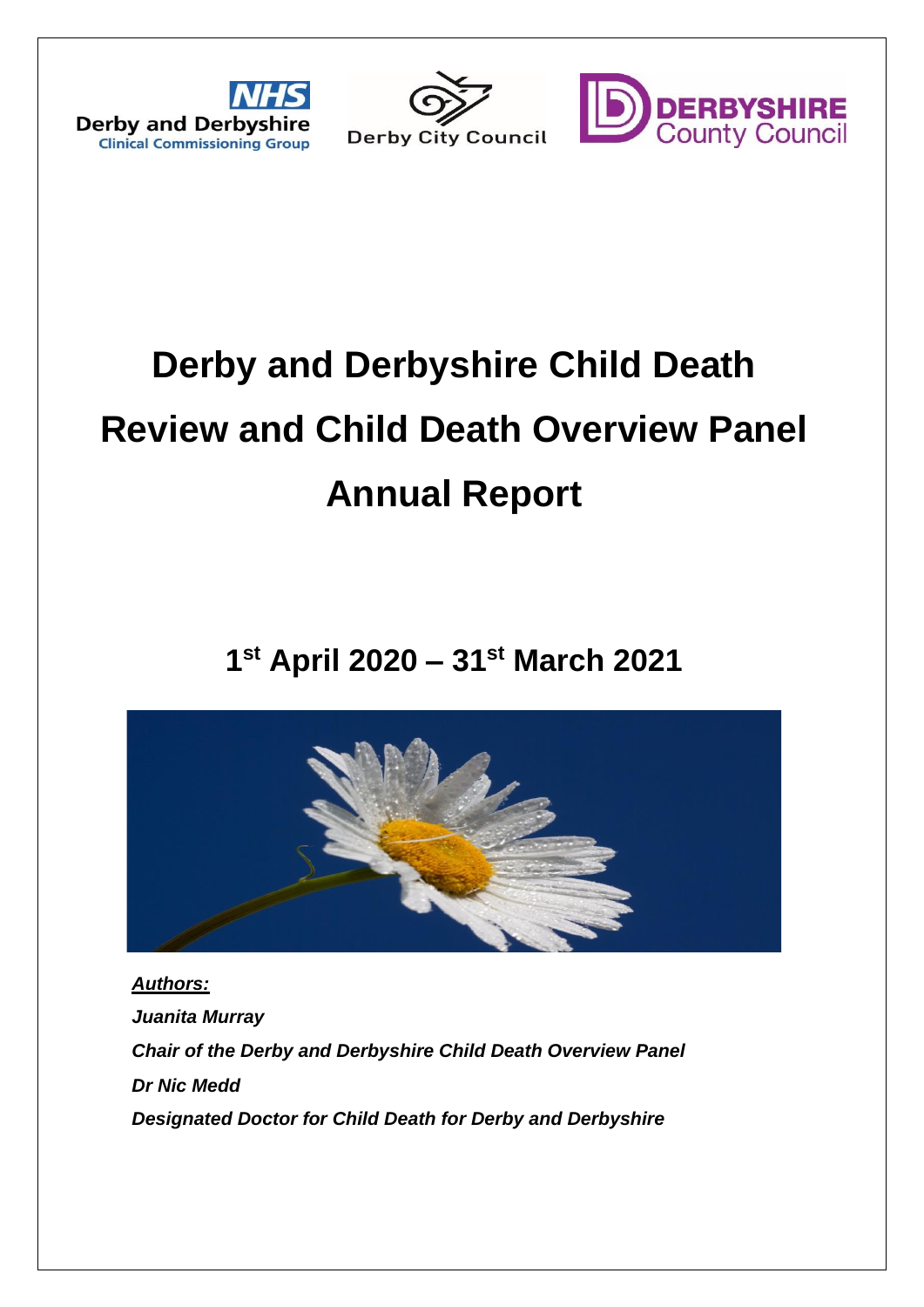| <b>Section</b> | <b>CONTENTS:</b>                                                                         | Page      |
|----------------|------------------------------------------------------------------------------------------|-----------|
| 1.0            | Introduction from the Authors                                                            | 3         |
| 2.0            | <b>COVID 19 Pandemic</b>                                                                 | $4 - 5$   |
| 3.0            | Child Death Overview Panel Meetings between April 2020 and March 2021                    | 6         |
| 4.0            | Reviews of Deaths at CDOP April 2020 - March 2021                                        | $6 - 14$  |
| 5.0            | Learning themes                                                                          | $14 - 18$ |
| 6.0            | Keeping Babies Safe in Derby and Derbyshire sub-group of CDOP                            | $18 - 20$ |
| 7.0            | The voices of Parents and the Child in the Child Death Review process and<br><b>CDOP</b> | 20        |
| 8.0            | Challenges in this reporting year                                                        | 20        |
| 9.0            | Key priorities to be completed in 2021 to 2022:                                          | 21        |
| 10.0           | Conclusions                                                                              | 21        |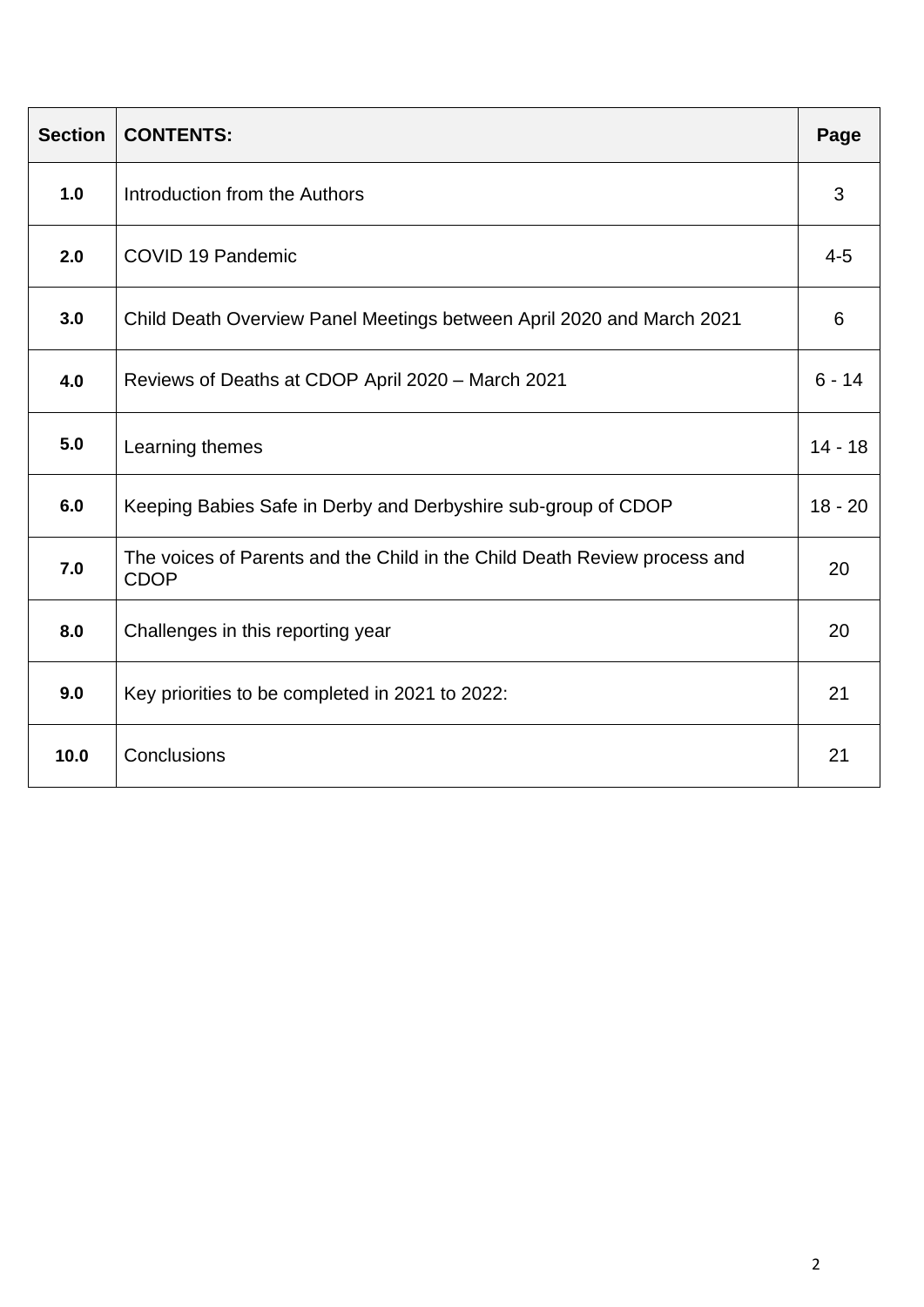# **Introduction from the Authors**

This has been an unprecedented year, the global pandemic which has emerged and taken hold this year has been a challenge for us all, both in our personal and working lives. All agencies and partnerships have been thrown into a health emergency where the priority and response is to protect lives from a dangerous virus. Organisations across Derby and Derbyshire and across the country had to respond quickly to protect patients, service users, their own staff, families, and themselves from what was a little-known threat at the start of the year and still a considerable threat to health and well-being by the end of the year.

Due to the critical response required to manage Covid 19 there have been considerable changes to service delivery and to the way practitioners and professionals are able to support and care for their service users. For practitioners working directly with people they have had to contend with restrictions, the use of Personal Protective Equipment and the demands of caring for people who are extremely sick and losing their lives due to the virus. Many other practitioners and professionals have been working from home throughout the last year. There have been several lockdowns to manage and redeployment of staff across the health system to support the response to the pandemic and support the vaccination programme.

The statutory requirements for the review of child deaths have not changed in light of the pandemic however there is a national recognition that the review of deaths is likely to be delayed due to the effect of the Covid 19 pandemic on the child death review process.

This year's report will outline our local response to the challenges of managing the child death review process and Child Death Overview Panel (CDOP) during a health crisis. The report highlights that despite local system pressures the Child Death Review Team and CDOP functioned well this year and were effective in reviewing the deaths of our children and disseminating the learning across the system.

All professionals and practitioners involved with the child death review process and CDOP will have had their own struggles and loses but they continued to work tirelessly to support families of bereaved children and ensure that learning from child deaths is still shared widely.

This has been a challenging and difficult year for everyone. Dr Medd and I would like to thank all those who have contributed in any way to this process and our thoughts are with the families who have faced ill health and bereavement in this most difficult of years.

*Juanita Murray*

*Chair of the Derby and Derbyshire Child Death Overview Panel* 

*Dr Nic Medd* 

*Designated Doctor for Child Death for Derby and Derbyshire*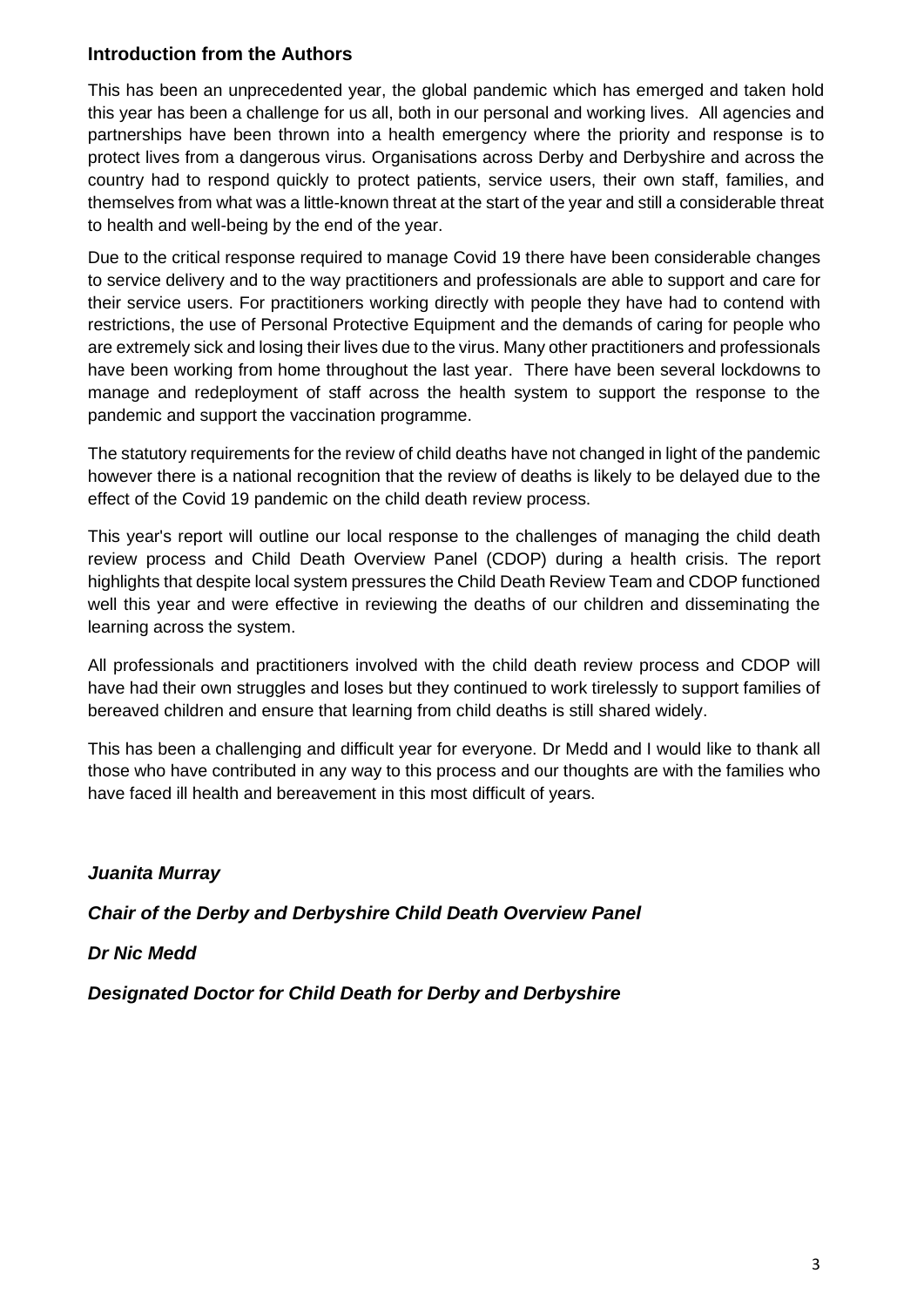# **2.0 COVID 19 Pandemic**

This year has been dominated by the Covid 19 Pandemic health emergency. All agencies had to respond quickly and effectively to meet the needs of service provision whilst protecting patients, service users, their families and the staff that work across the partnership. This was an unprecedented and enormous challenge for everyone from the frontline staff, managers, strategic leaders, and organisations. The necessary response to the Covid 19 pandemic fundamentally changed the way all professionals involved in the child death review process were able to meet the statutory requirements set out in Working Together (2018) and Child Death Review – The Statutory and Operational Guidance (2018).

It became clear that most members of the child death review team and CDOP are frontline practitioners, senior managers or strategic leads in health, the Police or Children's Social Care. These professionals and practitioners had a whole host of new priorities related to the pandemic and ensuring the safety of patients, service users and their own staff.

The review of child deaths has remained a statutory requirement throughout the pandemic. It became clear that there needed to be a contingency plan to ensure that this process continued and met the requirements laid out within the statutory guidance. There were some practical considerations with the emergence of remote working, imposed lockdowns and restrictions and the use of Personal and Protective Equipment (PPE) when having contact with service users. Staff were being redeployed to meet the covid 19 response and the system was on the highest alert for business continuity. As the year progressed it became apparent that the impact of Covid 19 would need to be an area of consideration for CDOP when reviewing the deaths of children who have died during the pandemic.

#### *Guidance from the Department of Health and NHSE*

There has been no change or additions to the statutory guidance for child death review taking into account the Covid 19 pandemic. The National Child Mortality Database (NCMD) team are leading on behalf of NHSE on the communications with professionals involved in child death review and CDOP.

The NCMD have informed child death review teams that the statutory timeframes remain in place (6 months to review a death) however there is an expectation that timeframes will lapse during the pandemic which may well have an effect on the CDOP figures during this reporting year. NHSE have produced some guidance on the changes to the Joint Agency Response (JAR) taking into account some additional requirements during the pandemic.

The Notifications of Death have been strengthened and now include some mandatory questions related to COVID 19. The NCMD require any information where COVID 19 is a factor in the child's death to be reported either on the Notification Form or later through ECDOP. The NCMD are collating the data and will be reporting the national picture on child deaths where COVID 19 is the cause or a factor in the future.

#### **Child Death Review and CDOP Contingency Plan**

A contingency plan for Child Death Review and CDOP was developed in April 2020. This was agreed by the Child Death Review Partners and was reviewed and reported on quarterly. The contingency plan had a final review in March 2021 with all actions having been completed.

The aim of the contingency plan was to enable the Child Death Review Team to continue to review the deaths of children in a timely way and within the statutory timescales where possible. The contingency plan made arrangements for: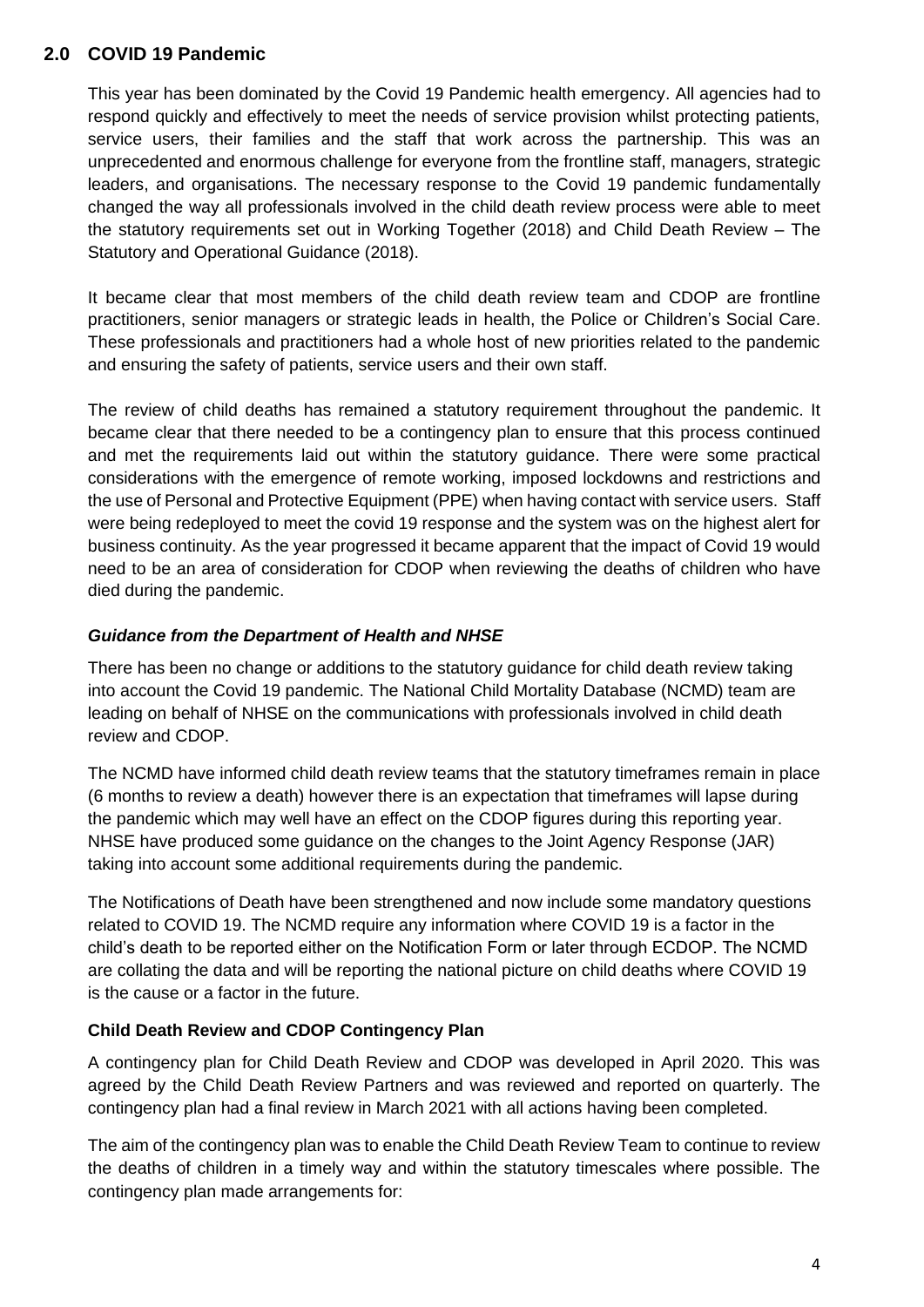- Notifications of death
- COVID 19 reporting in line with the NCMD
- Management of the Joint Agency Response (JAR)
- Enhance support for agencies to complete the Reporting Forms
- Monitoring and supporting the Child Death Review meetings
- RAG rating of child deaths to ensure the status of the progress of the process for each death
- Preparation of cases to be heard at CDOP
- Managing the CDOP meeting
- Reporting to the Child Death Review Partners

The challenges and risks related to the child death review process and CDOP which were mitigated for within the contingency plan are:

#### **RAG rating of child deaths open to CDOP**

The team RAG rated all cases to allow an understanding of the progress of the process and any delay to ensure that the CDR partners had a clear understanding of the picture of CDR across Derby and Derbyshire. This tool has been effective and will continue to be part of the CDOP quarterly reporting.

#### **Information gathering and Child Death Review Meetings**

This was extremely challenging particularly in the early months of the pandemic and when there were additional waves of the virus. Frontline practitioners and child death mortality leads, who are Paediatricians, were unable to complete the statutory reporting and analysis forms due to the pressures of the pandemic. They were redeployed to provide clinical care for patients.

All health trusts cancelled all meetings initially and this included the Child Death Review meetings. This created a backlog which was a challenge to overcome.

#### **Child Death Overview Panel Meetings**

CDOP became a virtual meeting via Microsoft Teams and has remained so in this reporting year. Some meetings were cancelled due to not enough cases being ready to review. No CDOP meetings were cancelled due to poor attendance, which shows a real commitment to this process despite pressures on services.

#### **Reporting to Child Death Review Partners**

The Chair of CDOP commenced quarterly reporting to the Child Death Review Partners to ensure assurance was given around the progress on cases, management of the CDR process and the CDOP meetings.

#### **Changes to the Joint Agency Response process**

In April 2020 NHS England brought out an amendment to the JAR process during the COVID pandemic. These were agreed locally with HM Coroner and disseminated to the JAR teams of Police and Paediatricians.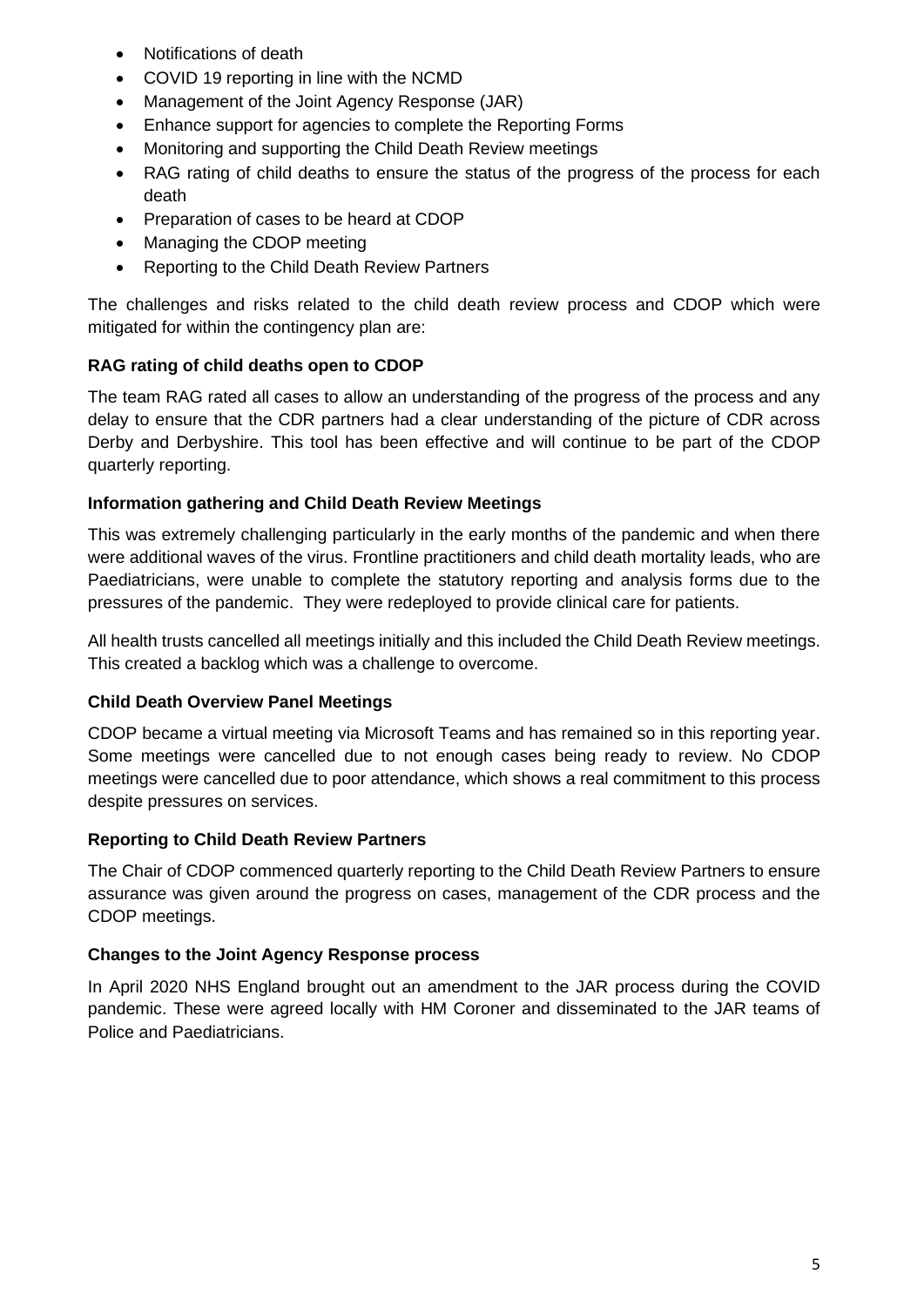# **3.0 Child Death Overview Panel Meetings between April 2020 and March 2021**

The Child Death Overview Panel (CDOP) meetings have been delivered virtually via Microsoft Teams (MST) in line with contingency plan during this reporting year. The attendance at CDOP meetings has been very good over the last year and in line with the terms of reference for the group. MST has not been a barrier for attendance however the supportive element of the CDOP meeting is more challenging to achieve virtually. CDOP recognise the commitment and contribution of previous members to the review of the deaths of children and wish them well for the future.

The continued contribution from CDOP's Lay Member is valued by the group.

The panel has been well represented by practitioners from all of our main partners and agencies in Derby and Derbyshire these include:-

- ➢ Derbyshire County Council Children's Services
- ➢ Derby City Council Children's Services
- ➢ Derbyshire Community Health Services NHSFT
- ➢ Chesterfield Royal Hospital NHSFT
- ➢ Derbyshire Healthcare NHSFT
- ➢ University Hospitals of Derby and Burton NHSFT
- ➢ Derby and Derbyshire CCG
- ➢ Derbyshire Constabulary
- ➢ Derby City Council Public Health
- ➢ Derbyshire County Council Public Health

The commitment and hard work from panel members should be recognised this year.

CDOP welcomes visitors, and attending the meeting is a valuable learning experience for practitioners working with children. The CDOP meeting has welcomed several visitors this year from our local providers and partners.

#### **4.0 Reviews of Deaths at CDOP April 2020 – March 2021**

#### **ECDOP**

ECDOP is a confidential and secure electronic case management system and has been in use to manage child deaths since April 2019. The use of ECDOP has significantly improved data collection and consistency of case management for Derby and Derbyshire child death review team. The data from ECDOP is automatically transferred to the National Child Mortality Database (NCMD) which will produce a local and national view on CDOP activity. The NCMD have produced their second Annual Report during this year.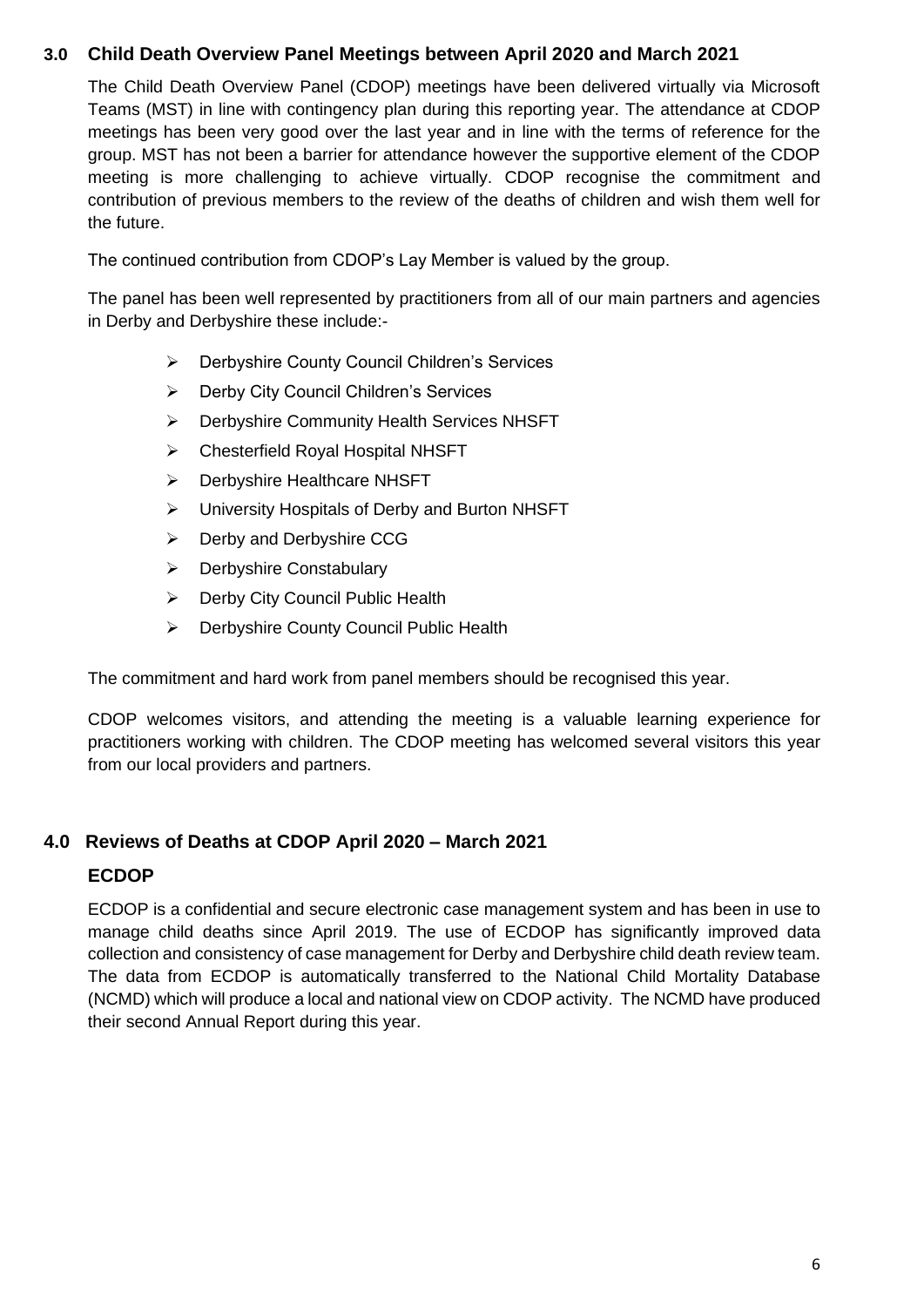#### **Number of Child Deaths between April 2020 and March 2021**

#### **58 children have died in Derby and Derbyshire in this reporting year.**

#### *Table 1: Number of Child Deaths*

| <b>Child Deaths-Age</b> | <b>Number</b> |  |
|-------------------------|---------------|--|
| 0 - 28 days - Neonates  | 23            |  |
| 28 days - 1 year        | 11            |  |
| $1 - 4$ years           |               |  |
| $5 - 17$ years          | 17            |  |
| Total                   | 58            |  |

Sudden and unexpected death occurred for 14 children and 13 of those families received a Joint Agency Response (JAR).

#### **Notifications of Death**

#### *Table 2: Notifications of death by age group – Derby and Derbyshire CDOP*

% of death notifications by age group - CDOP



#### *Table 3: Notifications of death by month – Derby and Derbyshire CDOP*



Death notifications by month

Notifications of death should be submitted via ECDOP within 48 hours of the death by the health provider where the child died. The majority of notifications are for neonatal deaths, however in this reporting year there has been a significant reduction in neonatal deaths from 53% of all child deaths to 38%. There has been an increase rate of deaths of children between 15-17 years at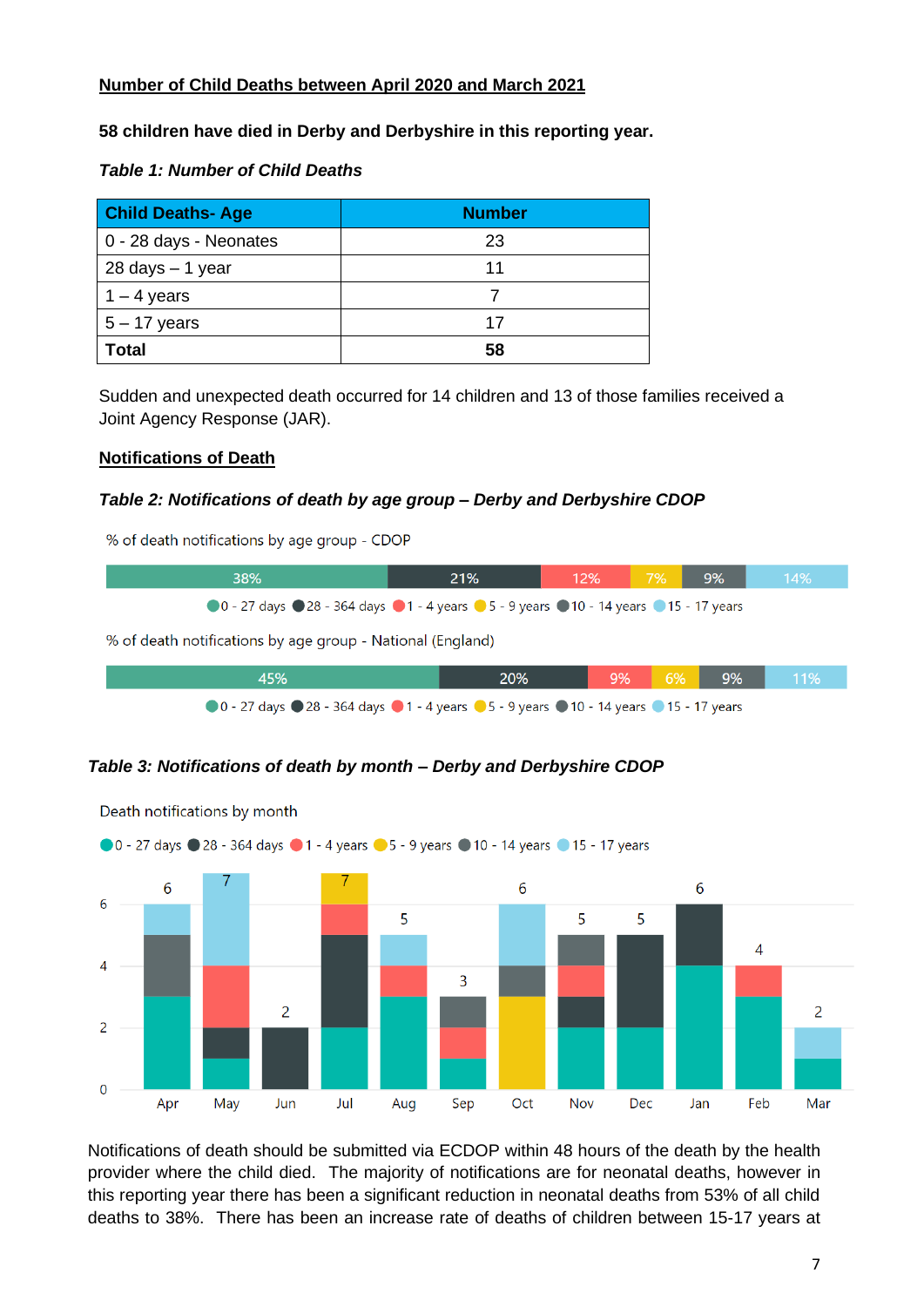14% of all child deaths. As in previous years the numbers of child deaths fluctuate month by month.

#### **Reviews of Deaths at CDOP April 2019 to March 2020**

The work of CDOP for this year includes reviewing child deaths that may not have occurred within this reporting year as the panel reviews any outstanding deaths from previous years. The CDOP review should be the last point at which a child's death is discussed and reviewed. Reviews can be significantly delayed for several reasons including the serious case review process, criminal or coronial investigation and coronial inquests.

Any delays in reviewing deaths of children are reported to the Child Death Review Partners and to the Derby and Derbyshire Safeguarding Children Partnership.

#### **CDOP have reviewed 49 child deaths within this reporting year**

| <b>CDOP Meeting</b>          | <b>Number of deaths reviewed</b> | <b>Number of cases</b><br>closed |
|------------------------------|----------------------------------|----------------------------------|
| April                        | Cancelled - due to COVID 19      |                                  |
| May                          | 6                                | 6                                |
| June                         | 3                                | 3                                |
| July - Neonates              | Cancelled - no available cases   |                                  |
| August                       | 5                                | 5                                |
| September                    | 5                                | 5                                |
| October                      | 8                                | 8                                |
| November - SUDI Themed Panel | 6                                | 6                                |
| December                     | 5                                | 5                                |
| January - Neonates           | 5                                | 5                                |
| February                     | Cancelled - no available cases   |                                  |
| March                        | 6                                | 6                                |
| <b>Total</b>                 | 49                               | 49                               |

#### *Table 4: Number of Child Deaths Reviewed*

There has been a reduction in the numbers of child deaths being reviewed by CDOP this reporting year. This has been due to the direct impact of the COVID 19 pandemic. All organisations responded to the pandemic immediately with an emergency response that encompassed all practitioners including those that support the child death review process and CDOP. The impact was a slower child death review process, an inability to hold Child Death Review meetings and cases not being ready to be reviewed.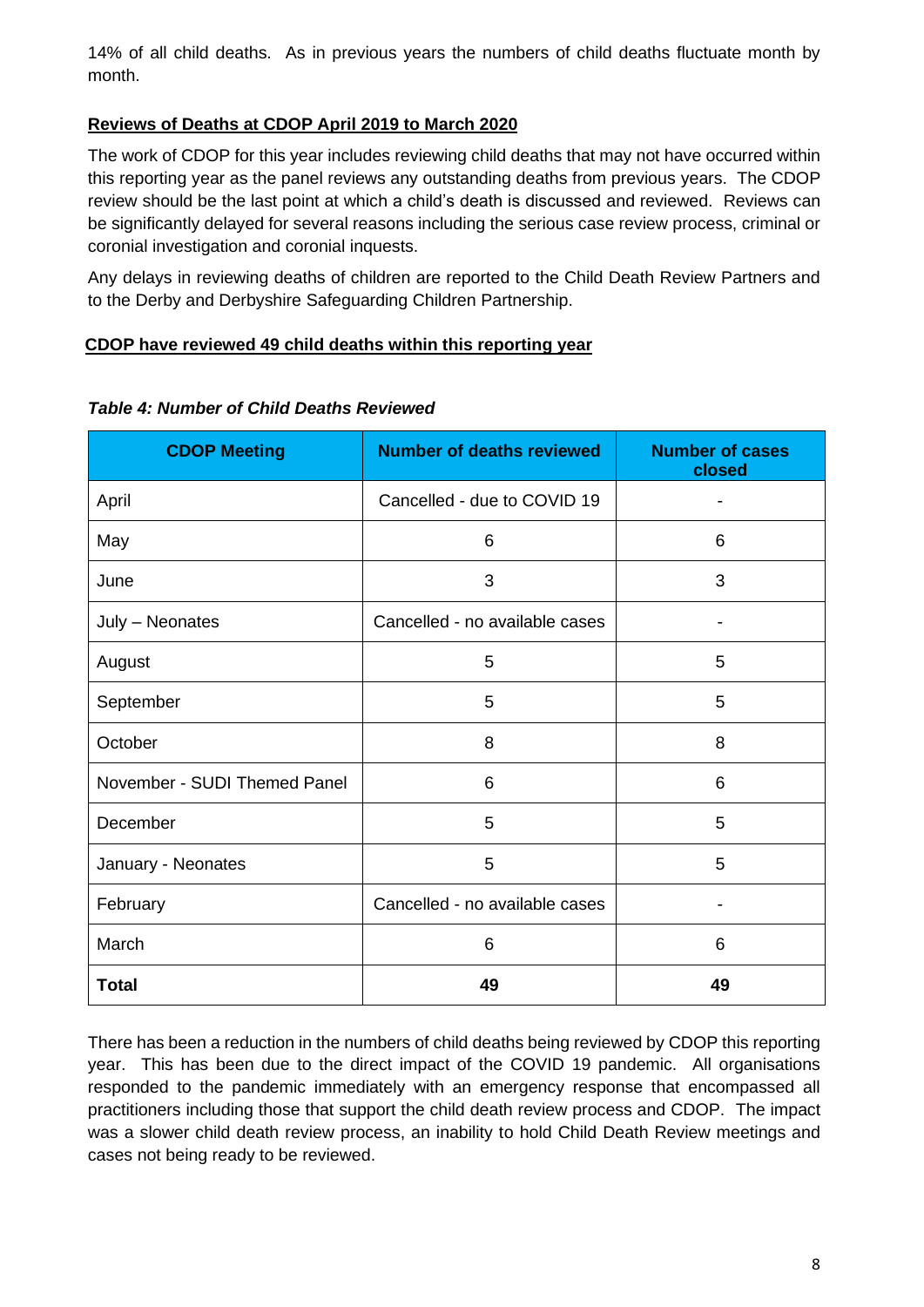#### **Demographics of Completed Reviews**

#### *Table 5: Age range of completed reviews*



Completed CDOP reviews by age group

#### *Table 6: Primary Category of Death*

Completed CDOP reviews by primary category of death



Neonatal deaths are the most common type of event reviewed by the panel, followed by children with chromosomal or genetic conditions.

#### *Table 7: City-County split of the deaths reviewed*

| <b>Local Authority Residence</b> | <b>Number of Deaths</b> | <b>Proportion of deaths</b> |
|----------------------------------|-------------------------|-----------------------------|
| Derby                            | 13                      | 26.5%                       |
| Derbyshire                       | 36                      | 73.5%                       |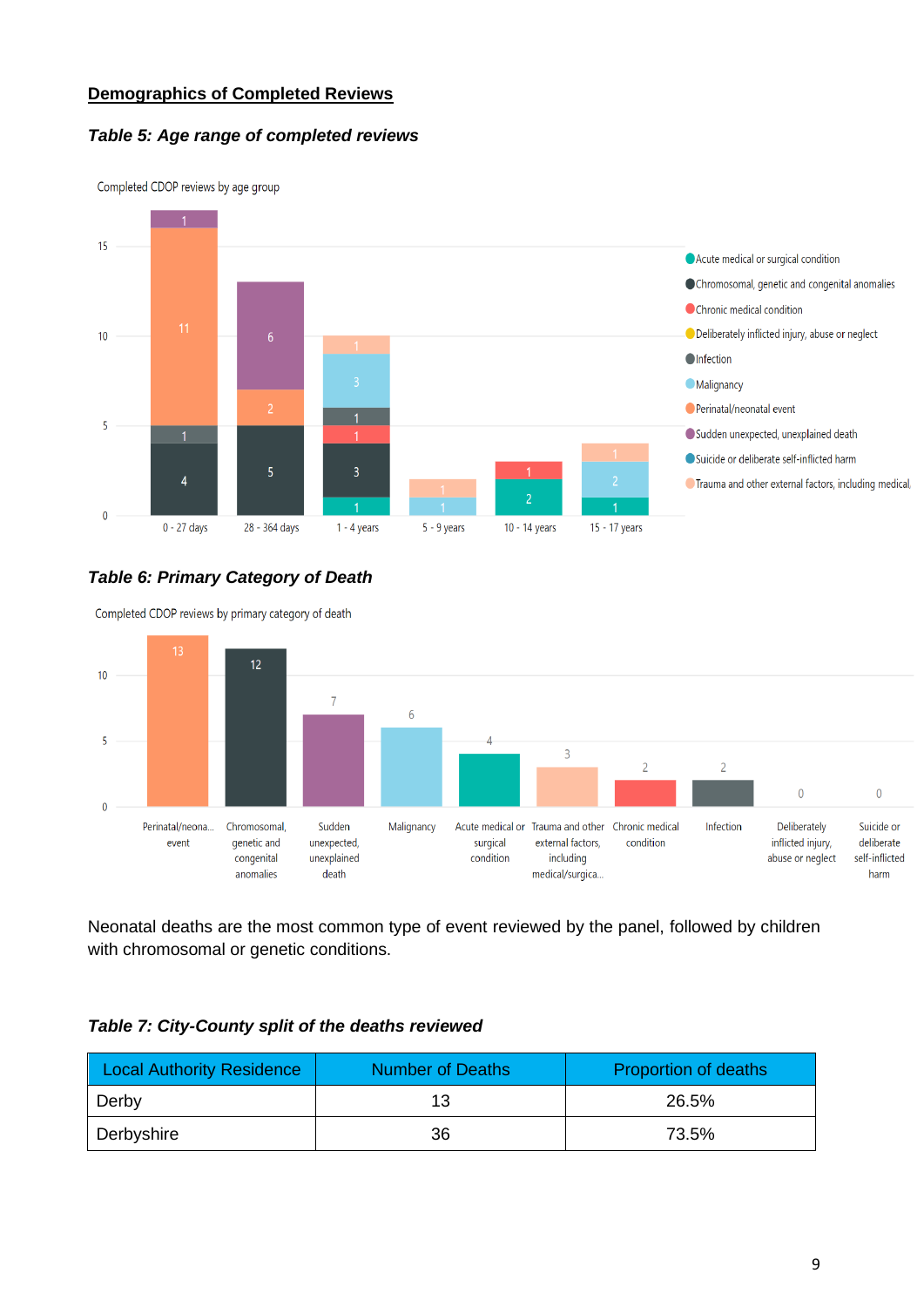

*Table 8: Number and proportion of reviewed deaths grouped by gender*

*Table 9: Number of cases by place of death*

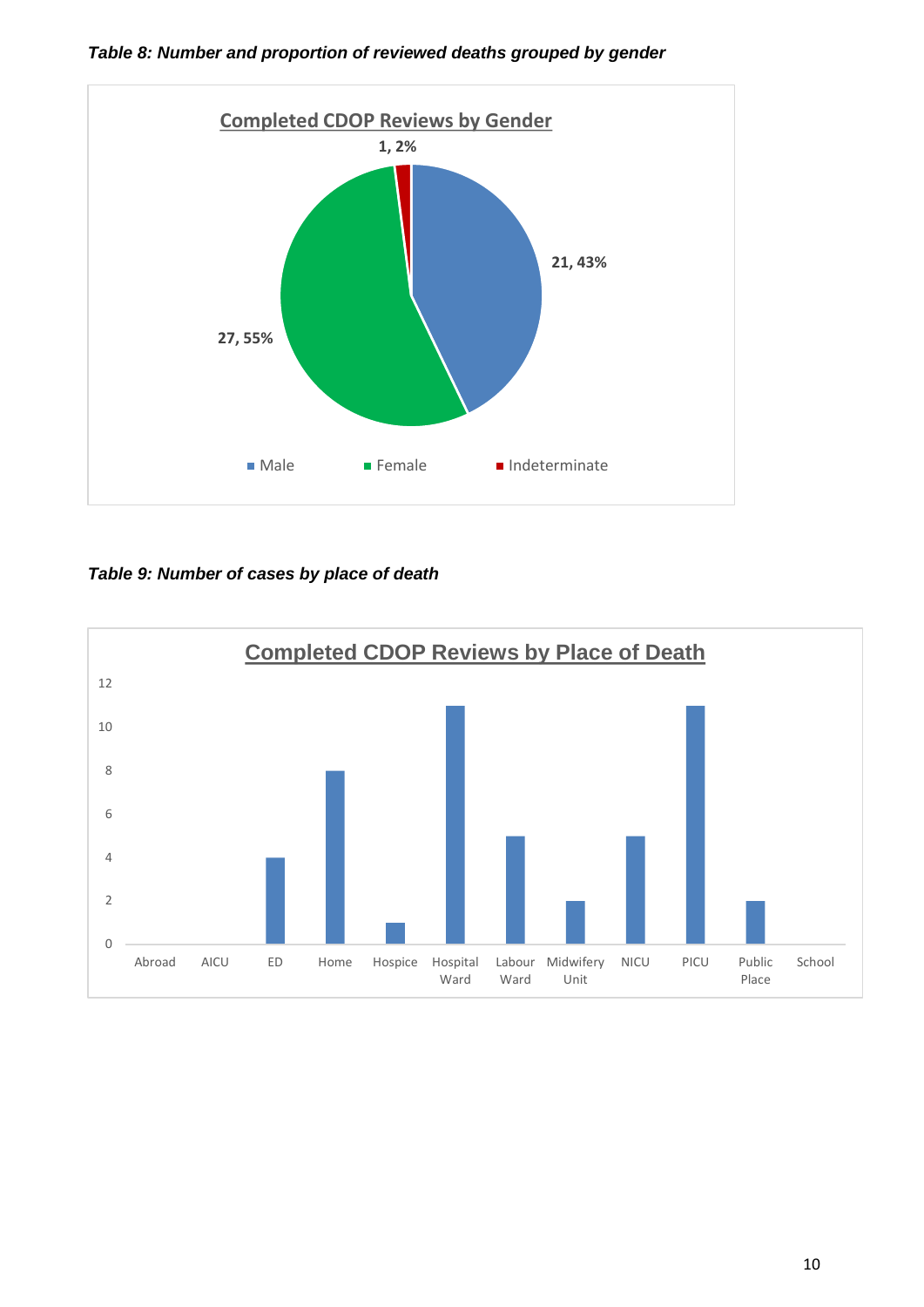#### *Table 10: Completed reviews by ethnic group and age group*

| <b>Ethnic Group</b>           | $0 - 27$ days | 28 - 364 days | $1 - 4$ years | $5 - 9$ years | $10 - 14$ years   15 - 17 years |   | <b>Total</b> |
|-------------------------------|---------------|---------------|---------------|---------------|---------------------------------|---|--------------|
| White                         | 12            |               | 6             |               |                                 | 4 | 33           |
| <b>Unknown</b>                |               |               |               |               |                                 | 0 | 2            |
| Other                         |               |               | 0             | 0             |                                 | 0 | O            |
| <b>Mixed</b>                  |               |               |               | 0             |                                 | 0 | 4            |
| <b>Black or Black British</b> |               |               |               | 0             |                                 | 0 | 0            |
| Asian or Asian British        |               |               |               |               |                                 | 0 | 10           |
| Total                         | 17            | 13            | 10            | 2             |                                 |   | 49           |

Completed CDOP reviews by ethnic group and age group

#### **Contributory and Vulnerability Factors**

A contributory or vulnerability factor is a factor that may contribute to the outcome of a child's death. Some factors may have a direct impact such as extreme low birth weight and some factors may increase a child's vulnerability such as domestic abuse or smoking. Some children may present with several factors that will have an impact on their life and death.

*Table 11: Reviewed cases grouped by vulnerability and contributory factors*

| <b>Contributory and Vulnerability</b><br><b>Factors</b> | <b>Number</b>  | % present in cases<br>reviewed |
|---------------------------------------------------------|----------------|--------------------------------|
| Social Care Involvement                                 | 21             | 43%                            |
| <b>Child Medical Conditions</b>                         | 16             | 33%                            |
| Household smoking                                       | 13             | 27%                            |
| Smoking in pregnancy                                    | 12             | 25%                            |
| Extreme preterm < 28/40                                 | 10             | 20%                            |
| <b>Parental Mental Health</b>                           | 10             | 20%                            |
| Low Birth Weight                                        | 9              | 18%                            |
| Known to the Police                                     | 8              | 16%                            |
| <b>Parental Substance Misuse</b>                        | $\overline{7}$ | 14%                            |
| <b>Parental Concerns</b>                                | $\overline{7}$ | 14%                            |
| <b>Palliative Services</b>                              | 6              | 12%                            |
| Domestic Abuse                                          | 6              | 12%                            |
| Developmental delay                                     | 5              | 10%                            |
| Unsafe sleep                                            | 5              | 10%                            |
| Hospital transfer                                       | 5              | 10%                            |
| Physical environment                                    | 5              | 10%                            |
| Learning Disability                                     | 4              | 8%                             |
| <b>Parental Alcohol Misuse</b>                          | 4              | 8%                             |
| <b>Surgical Intervention</b>                            | 4              | 8%                             |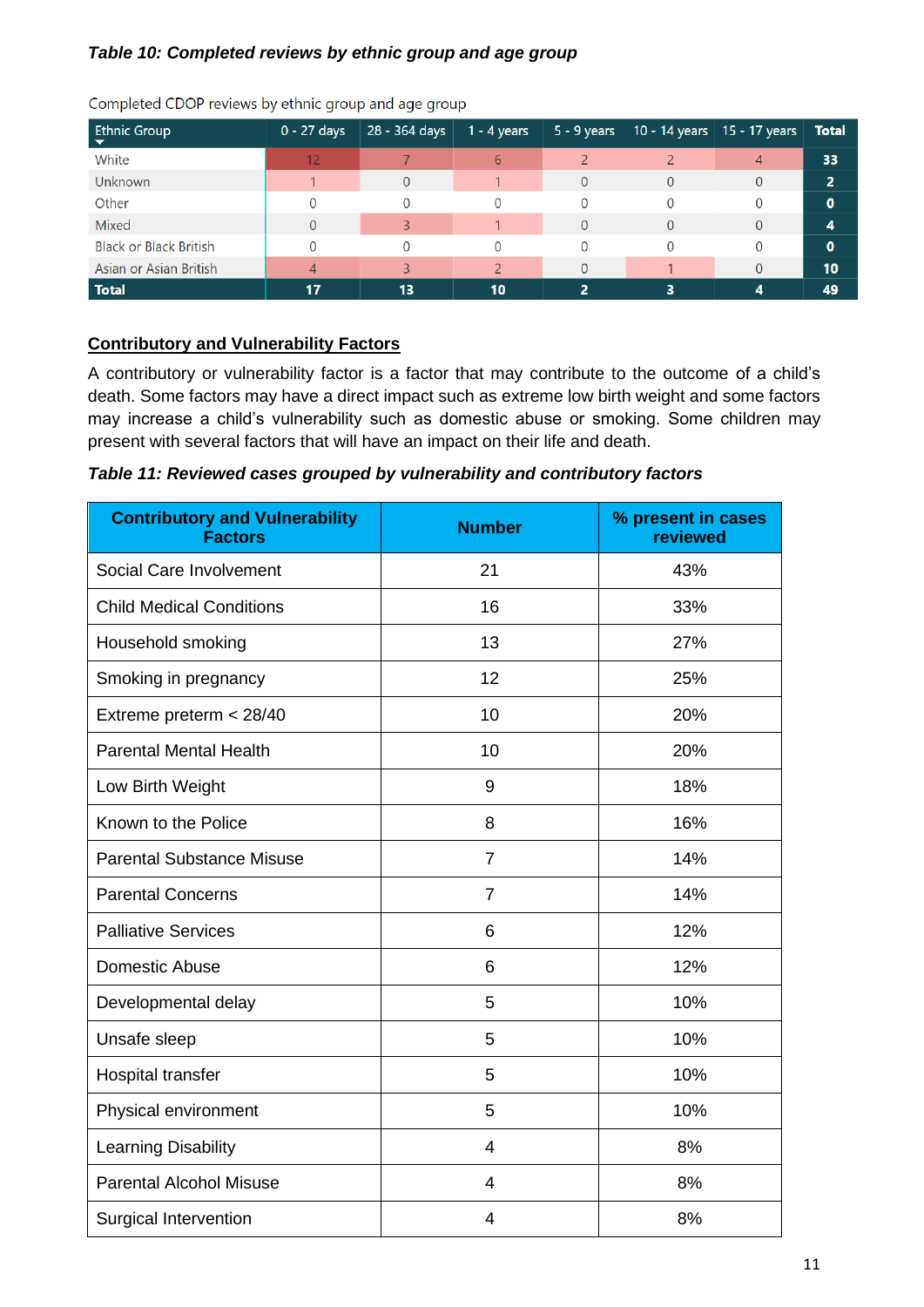| Preterm 28-37         | 3             | 6% |
|-----------------------|---------------|----|
| Physical disability   | 3             | 6% |
| Co-sleeping           | 3             | 6% |
| <b>Family History</b> | 3             | 6% |
| Consanguinity         | 2             | 4% |
| Housing               | $\mathcal{P}$ | 4% |
| Neglect               | 2             | 4% |

The Child Death Overview Panel are more accurately recording vulnerability factors as part of the child's review. This provides rich data on the circumstances of the child and allows the panel to understand some of the lived experience of the child. The most common vulnerability factor recorded was the family being known to or being supported by Children's Social Care at 43%. This is almost half of the children reviewed and reminds us of the links between vulnerability and child death. We would expect factors associated with neonatal deaths to be at the top of this list however CDOP have reviewed fewer neonatal deaths this year which may account for the low numbers of vulnerability factors associated with neonates in this chart. Smoking remains a significant factor; both maternal and household smoking and is an issue discussed in the Sudden and Unexpected Death of Infants (SUDI) Themed Panel held within this reporting year.

#### **Modifiable Factors**

These are defined as factors which may have contributed to the death of the child and which might, by means of a locally or nationally achievable intervention, be modified to reduce the risk of future deaths (Working Together 2018).

The definition of modifiability is challenging and there is a lack of consensus nationally of how to define if a factor is modifiable or not. There is a drive nationally to look at the standardization of modifiable factors. The NCMD are considering national guidance to support CDOP's in their decision making.

#### *Table 12: Modifiability of reviewed cases*



Derby and Derbyshire recording of modifiable factors has increased this year from 7% to 27% and is becoming comparable with the average for England. Derby and Derbyshire CDOP have in-depth and rich discussions about modifiable factors on a case-by-case basis and are producing a local guide on modifiable factors to support decision making and aid consistency.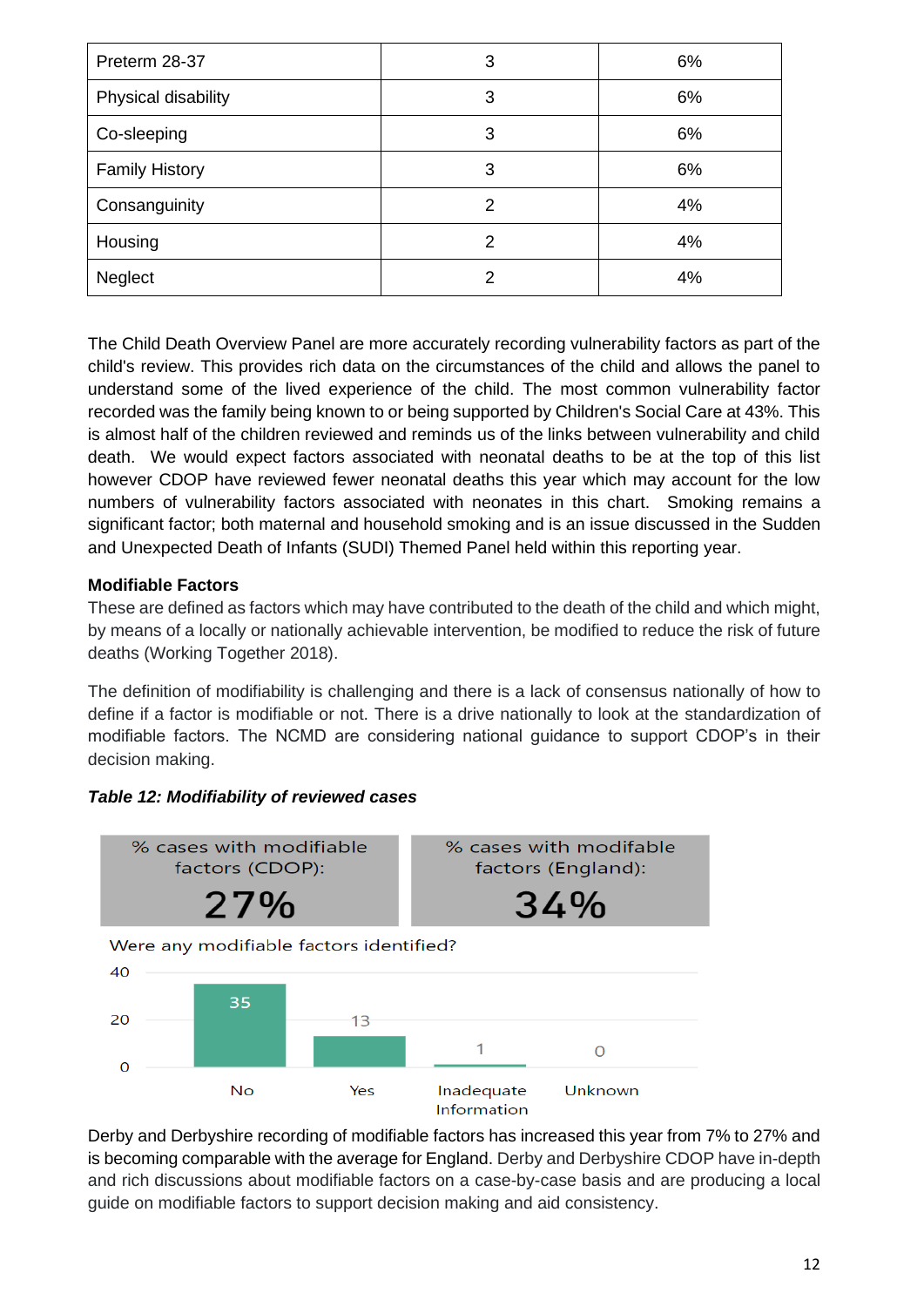#### *Table 13: Age range for cases with modifiable factors*

| Age group     | Completed<br><b>Reviews</b> | Cases where<br>modifiable<br>factors identified | Modifiable<br><b>Factors</b><br>Identified (%) |
|---------------|-----------------------------|-------------------------------------------------|------------------------------------------------|
| $0 - 27$ days | 17                          | $\mathcal{P}$                                   | 12%                                            |
| 28 - 364 days | 13                          |                                                 | 54%                                            |
| $1 - 4$ years | 10                          | $\mathcal{P}$                                   | 20%                                            |
| $5 - 9$ years | 2                           |                                                 | 50%                                            |
| 10 - 14 years | 3                           |                                                 | 33%                                            |
| 15 - 17 years | 4                           | O                                               | 0%                                             |
| <b>Total</b>  | 49                          | 13                                              | 27%                                            |

% of cases where modifiable factors were identified by age group

#### *Table 14: Modifiable Factors Identified*

| <b>Modifiable Factors Identified</b>                                                                                                    | <b>Number of Cases</b> |
|-----------------------------------------------------------------------------------------------------------------------------------------|------------------------|
| <b>Unsafe Sleep Practice:</b><br>Co-sleeping<br>$\overline{\phantom{a}}$<br>Side sleeping<br>$\overline{\phantom{a}}$<br>Use of bedding | 9<br>$\frac{3}{2}$     |
| <b>Parental Smoking</b>                                                                                                                 | 5                      |
| Smoking in pregnancy                                                                                                                    | $\overline{2}$         |
| Parental alcohol use                                                                                                                    | 3                      |
| Parental substance misuse                                                                                                               | $\overline{2}$         |
| Parental mental health                                                                                                                  | $\overline{2}$         |
| Consanguinity                                                                                                                           | $\overline{2}$         |
| Dangerous driving                                                                                                                       | 1                      |
| Incorrect use of car seat                                                                                                               | 1                      |
| Lack of new-born screening for SCID                                                                                                     | 1                      |
| Delay in treatment                                                                                                                      | 1                      |

The majority of modifiable factors identified by CDOP were related to unsafe sleep practice. One reason for this was that the SUDI Themed Panel were able to identify unsafe sleep practice as a theme. Parental smoking continues to be another identified modifiable factor.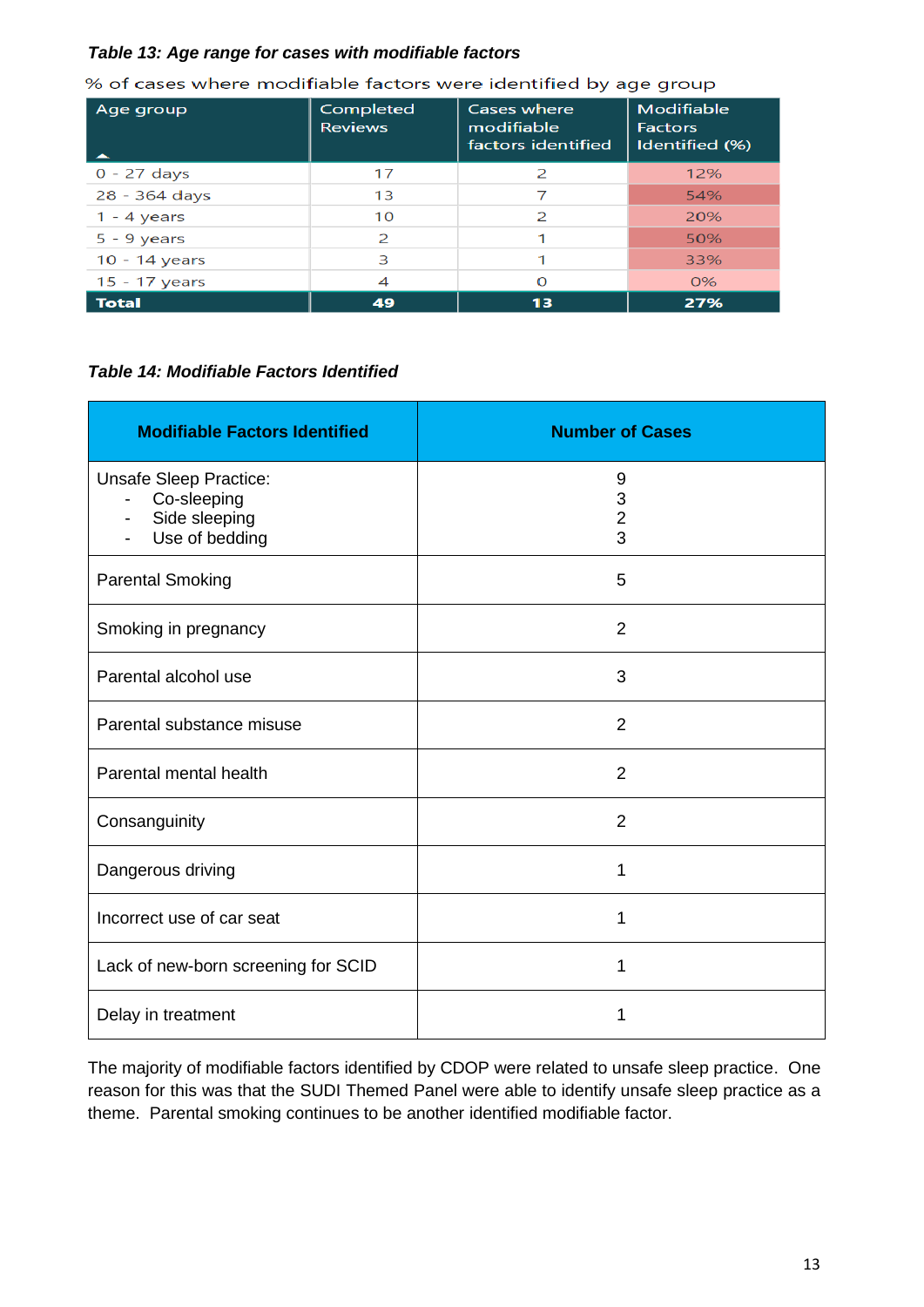

#### *Table 16: Child subject to other reviews*

| <b>Safeguarding Reviews</b>                                                                       | <b>Number of Cases</b> | <b>Proportion of cases</b><br>(%) |
|---------------------------------------------------------------------------------------------------|------------------------|-----------------------------------|
| Child subject to a Safeguarding<br><b>Rapid Review</b>                                            |                        |                                   |
| Child subject to a Safeguarding<br><b>Practice Review</b>                                         |                        | O                                 |
| CDOP referred to Safeguarding<br>Partnership for consideration of a<br><b>Safeguarding Review</b> |                        |                                   |
| Referred for LeDeR review                                                                         | 2                      |                                   |

#### **5.0 Learning Themes**

 All deaths are important and practitioners will always learn from individual deaths both in ways to improve practice but also by the examples of positive care which are shared at CDOP and how this practice can be disseminated amongst the partnership. CDOP has a role in looking at themes and trends from child deaths and to focus on any improvements that can be made to prevent future deaths and improve care and services. This year the learning theme to be presented in more depth within the report:

➢ Sudden and Unexpected Deaths in Infants and the Joint Agency Response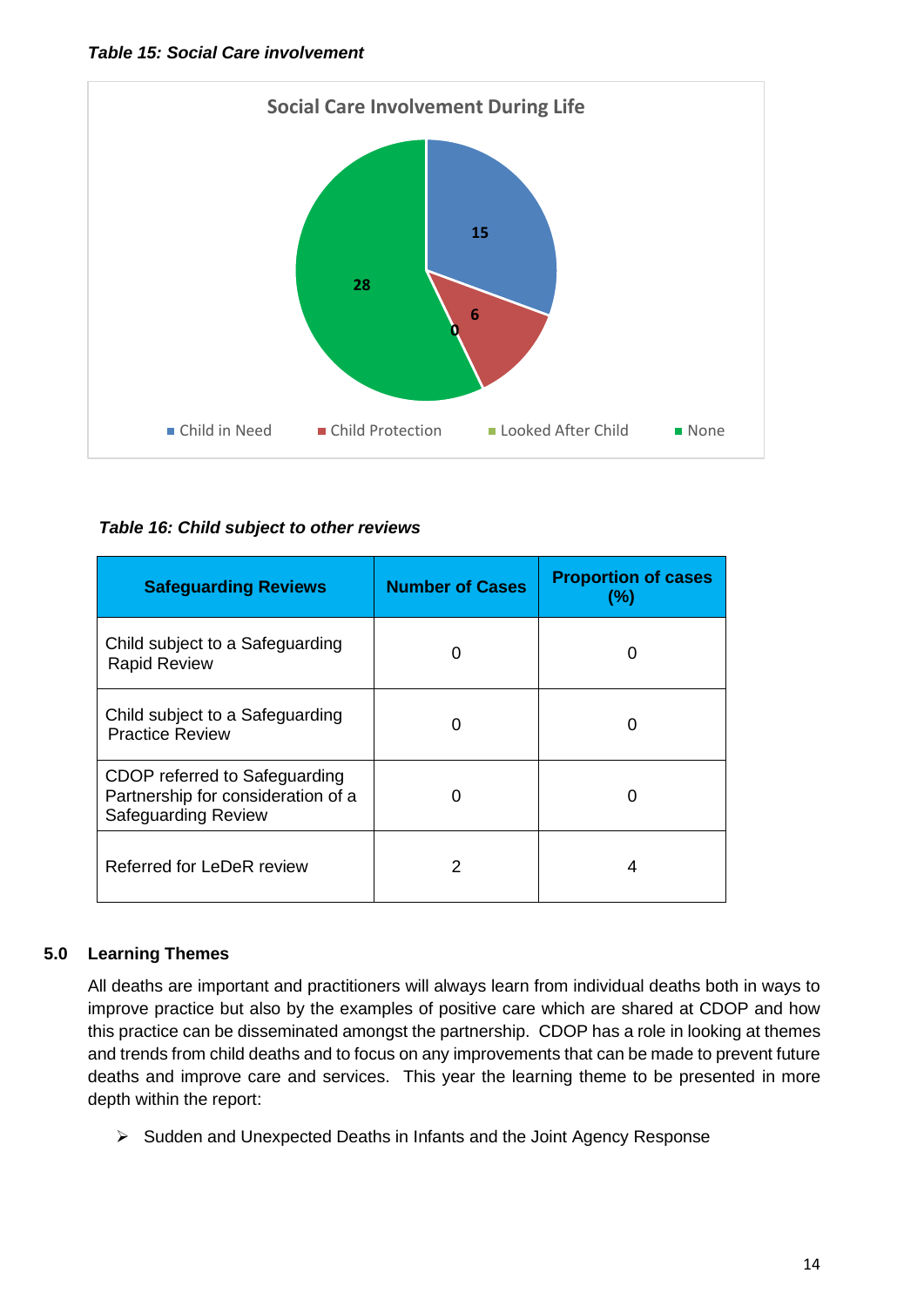# **Sudden and Unexpected Deaths in Infants**

The Child Death Review Statutory and Operational Guidance (2018) encourages Child Death Overview Panels (CDOP) to hold themed panels when considering the deaths of children where there are common factors. Learning from the Sudden Unexpected Deaths of Infants (SUDI) is an important area of work for all CDOPs and is of national interest due to the nature of these babies' deaths and how learning from CDOP can prevent future deaths.

Derby and Derbyshire had a number of babies who had died unexpectedly and saw the value in holding a themed panel. SUDI and Sudden Infant Death Syndrome (SIDS) is an area of research which is a priority both nationally and internationally. CDOP were fortunate to have an internationally known expert in the area of SIDS who attended the Themed Panel. Professor Marta Cohen is a Consultant Paediatric Pathologist who works at Sheffield Children's Hospital NHSFT and sees many of Derby and Derbyshire babies for their post-mortem examinations.

The vulnerabilities and protection of babies is a priority area of work for the Derby and Derbyshire Safeguarding Children's Partnership (DDSCP). To support the learning of the themed panel CDOP invited colleagues from the safeguarding children's partnership. The Mortality Leads for each health provider were also invited. There were also representatives for the Keeping Babies Safe Steering Group for Derby and Derbyshire.

The SUDI themed panel heard the stories of 6 babies including the voices of some of their parents. Although hearing about the deaths of babies is challenging and extremely sad for the family, the learning from these cases has been invaluable and will support future developments within Derby and Derbyshire as well as contributing nationally to learning through the National Child Mortality Database.

The Child Safeguarding Practice Review Panel completed a report - *Out of Routine: A Review of Sudden Unexpected Death in Infancy* (SUDI) in families where the children are considered at risk of significant harm (DfE 2020). The review found that in 38 out of the 40 deaths co-sleeping was a factor. There were also common themes of alcohol and drug use and issues related to parental mental health. These themes are repeated in the learning from the Derby and Derbyshire SUDI Themed Panel.

#### **Sudden Infant Death Syndrome (SIDS)**

Sudden infant death syndrome (SIDS) is the sudden and unexpected death of an infant under 12 months of age with the onset of a lethal episode occurring during normal sleep, this remains unexplained after a thorough investigation which includes a complete post-mortem examination, review of the circumstances of death and the clinical history.

SIDS is a preferred term to register the death of the baby rather than equivalent terms such as 'unascertained' or 'undetermined'. Identifying the baby as dying from SIDS does not exclude the possibility that the child may have died from natural or external causes that have not been ascertained or proven conclusively.

The Office of National Statistics, National Records of Scotland and Northern Ireland Statistics and Research Agency (2020) recent information gives a national view of SIDS.

- 198 unexplained infant deaths occurred in England and Wales in 2018, a rate of 0.30 deaths per 1,000 live births: an increase from 0.28 deaths per 1,000 live births in 2017
- Just over half (57.6%) of all unexplained infant deaths were boys in 2018 (0.34 deaths per 1,000 live births). This is an increase from 55.2% in 2017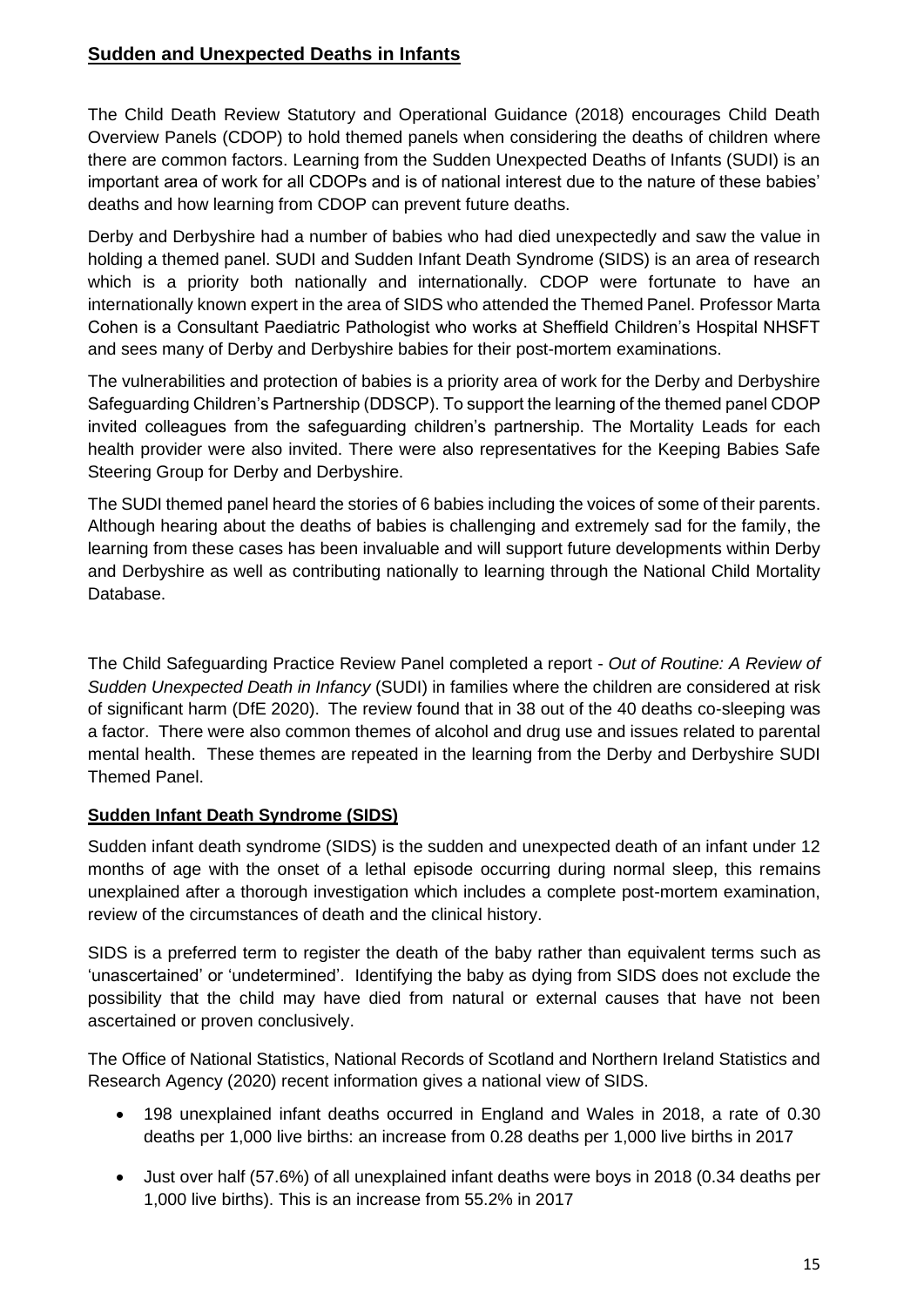- The SIDS rate for babies born to mothers under 20 has declined by 16.5% since 2004. In 2018, the unexplained infant mortality rate was highest for mothers aged under 20 years, at 1.11 deaths per 1,000 live births
- 230 unexplained infant deaths occurred in the entire UK in 2018, a rate of 0.31 deaths per 1,000 live births Statistical information tells us that the rate of SIDS decreased following the 'back to sleep' campaign in 1991

Over the last 25 years, the rate of SIDS deaths has fallen by more than 80% however after the initial improvement of the back to sleep campaign there has been little further progress, and there has been a very slight increase of SIDS from 2017. Boys are more likely affected than girls. The mortality rate was highest for young mothers.

#### **Learning Themes**

#### **The Vulnerabilities of Babies**

Babies are entirely dependent on their immediate care givers for all their needs and because of this they are vulnerable. Infants are also intrinsically at risk because of their immature anatomy and physiology and their rapid development. A parent's capacity to respond appropriately to the emotions and needs of their baby has a profound impact on baby brain development and general health and wellbeing. All babies need to be safe, nurtured and able to thrive.

The early care a baby receives provides the foundations for all physical, social and emotional development. Whilst most parents do provide the love and care their babies need some parents find the transition into parenthood stressful and demanding and are vulnerable themselves.

Identified Vulnerability Factors

- Parental mental health
- Parents known to the police
- Previous parental substance misuse
- History of domestic abuse
- Evidence of disguised compliance
- Known to Childrens Social Care

Identified Modifiable factors

- Household smoking and smoking in pregnancy
- Low level alcohol use the night of the baby's death
- Bedsharing or co-sleeping
- Unsafe sleep practices

By identifying the modifiable and vulnerability factors CDOP are able to build a picture of learning themes from these 6 cases which will lead to learning for practitioners and developments in practice to support the aim of all practitioners and the wider system in Derby and Derbyshire to prevent infant deaths in the future. There are some clear areas of learning:

#### **Safe Sleep Practice**

Although SIDS is now very rare, approximately 230 babies still die every year in the UK (Lullaby Trust 2020) https://www.lullabytrust.org.uk/professionals/statistics-on-sids/. The risk of babies dying from SIDS would be reduced if families followed the clear messages developed from research.

It is important that all practitioners and professionals are delivering clear and consistent messages to support families to understand how to avoid the specific risks to their baby.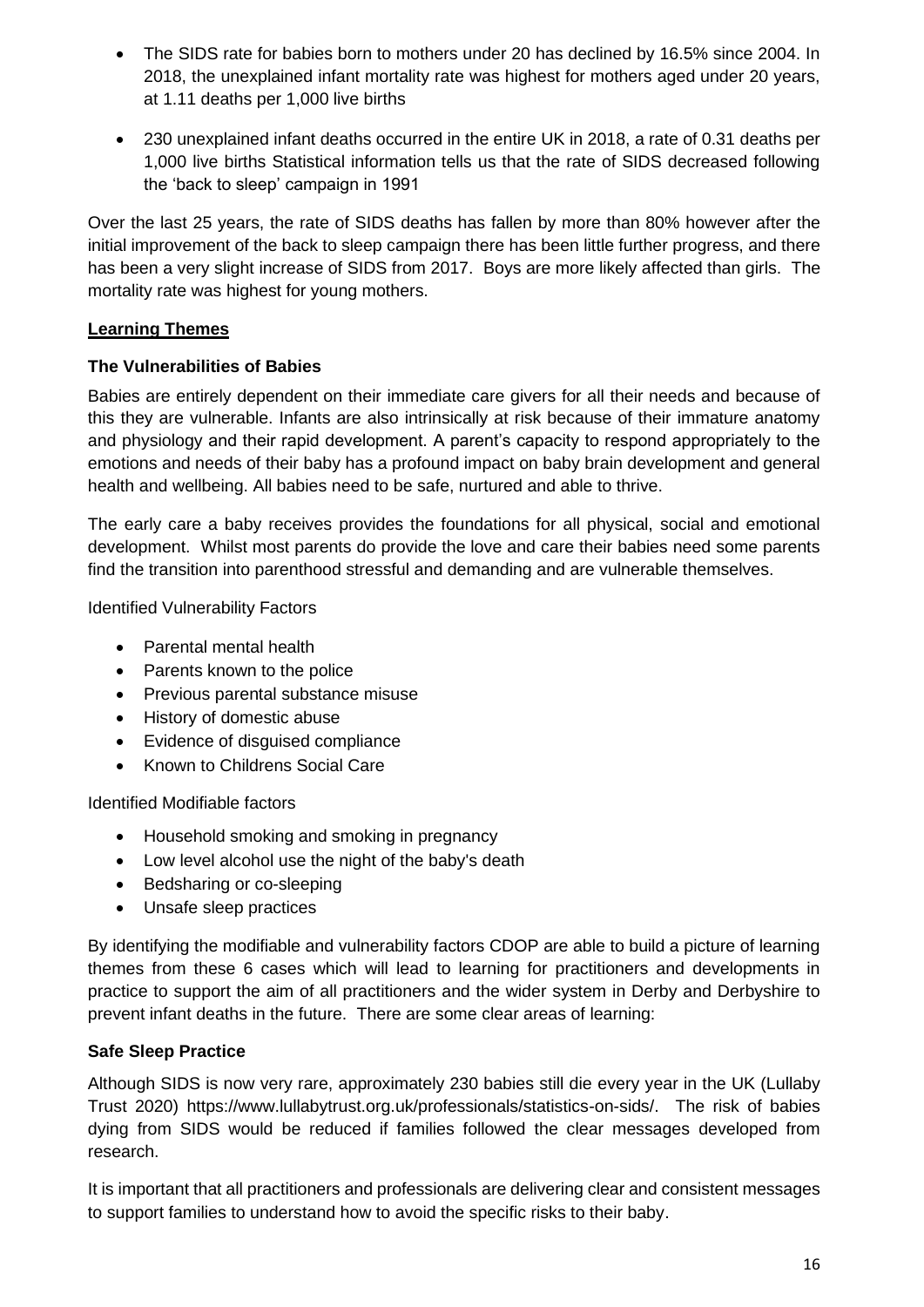There needs to be an assessment of vulnerability factors within a family. Messages need to be targeted towards the specific needs of some families taking into consideration the level of understanding, language and cultural considerations.

It is important that all carers for babies receive the messages including fathers.

Asking parents where and how babies sleep should be a routine enquiry, Practitioners who visit the home should see where the baby sleeps both day and night.

#### **Smoking**

The research on smoking and SIDS is clear: Smoking cigarettes during pregnancy or after birth can significantly increase the chance of SIDS. Scientific evidence shows that around 30% of sudden infant deaths could be avoided if mothers didn't smoke when they were pregnant. Taken together with the risks of smoking around a baby at home, this means that smoking could be linked to 60% of sudden infant deaths (Lullaby Trust).

In any family where either parents smoke or anyone smokes within the home this would be considered a smoky environment, this includes in the garden. Babies need a smoke free environment.

Smoking continues to be a modifiable factor and was identified as a risk factor in all of the deaths reviewed in this themed panel. Smoking cessation is offered to all mothers at midwifery booking of their pregnancy to support the health of the unborn baby, this is not routinely offered to fathers. It is not clear how many pregnant women take up the offer of smoking cessation. Carbon Monoxide monitoring appears to be a motivator for smoking cessation however this has ceased during the COVID 19 pandemic. It is reported that there is a reduction in people accessing smoking cessation support.

#### **Parental alcohol use when caring for an infant**

The use of alcohol by parents and then co-sleeping with an infant is a known risk factor for SIDS and would create an unsafe sleep environment for babies. The panel identified 4 babies where one or both parents had consumed alcohol that day/night of the death some of whom went on to bed share with their baby. The alcohol was reported to be low level and the panel considered the messaging around alcohol use and the care of infants.

Alcohol use is often under reported and is an acceptable substance used by the general population and many parents. This issue has been considered by Birmingham Safeguarding Partnership, who are running a campaign 'Who's In Charge' and have produced two videos. The campaign has been launched in response to increasing concerns that growing numbers of babies and children are at risk of serious harm because of the way some parents and carers consume alcohol at home. It urges parents, and others with responsibility for children, to be aware of a range of potentially dangerous consequences of drinking alcohol while caring for children.

#### **Current scientific considerations**

CDOP were extremely grateful to Professor Marta Cohen who attended the SUDI themed panel. Professor Cohen is a Consultant Histopathologist at Sheffield Children's Hospital NHSFT and has a particular research interest in SIDS. She has published widely on the condition and her expertise has also helped to frame our Derbyshire Joint Agency Response (JAR).

The cause of SIDS is still a mystery and more and continued research is needed in this area if we are to understand these devastating cases better and prevent them from happening.

Although numerous theories abound the focus for CDOP was to consider:

- The role of Infection as there was recent viral illness present in 5 of the 6 SUDI cases
- The role of the metabolic system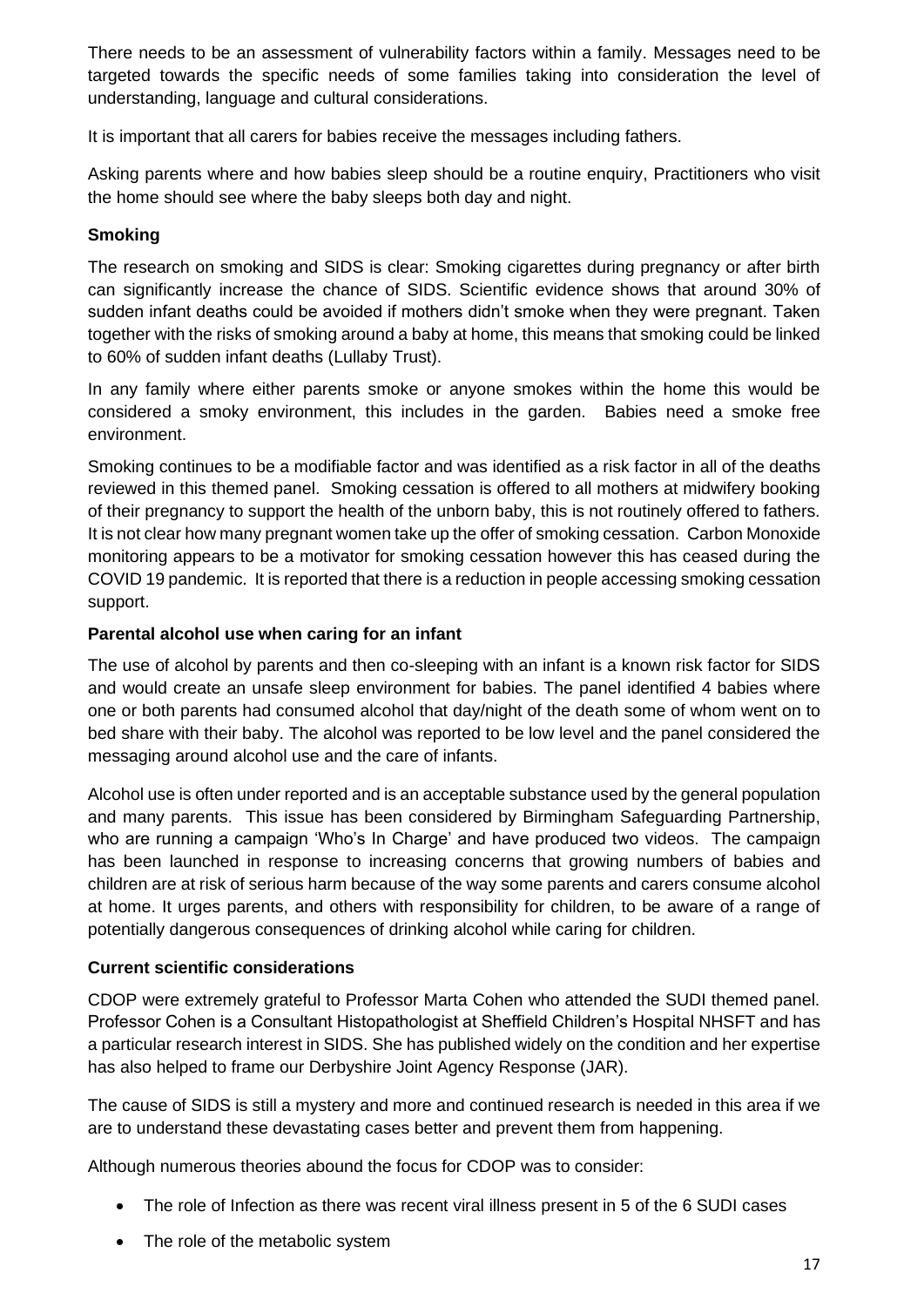- The role of genes
- Current research by Dr Cohen including Hippocampal abnormalities and Vitamin D deficiency

#### **Identified Good Practice**

- Continuity of professionals encouraged engagement with the family and enabled positive change to be clearly evidenced.
- Local offering of the Care Of the Next Infant (CONI) scheme to support parents who have previously lost a child to SIDS.
- Evidence that safe sleep is being discussed with families
- Parental contact with CDOP has been encouraged and one parent was able to make contact and express her concerns
- Evidence of positive multi-agency discussions were held about the possibility of nonaccidental injury. This highlighted and evidenced good identification, professional curiosity and working together
- Positive cross-boundary working.

#### **Recommendations and Actions**

- Publication and dissemination of the Derby and Derbyshire *'Keeping Babies Safe Strategy -Three Steps to Baby Safety'.*
- Training and promotion of the Keeping Babies Safe Champions
- Development of an assessment tool for safe bed sharing in line with the KBS Strategy
- Consideration with partners and Public Health regarding the messaging on smoking
- Promotion of the video and information from Birmingham Safeguarding Children Partnership regarding alcohol use by parents when caring for an infant
- CDOP newsletter to include the importance of vitamin D supplements in line with DoH guidelines

It remains a tragedy that potentially modifiable factors exist in the majority of cases of SUDI/SIDS. Safe sleep, smoking and vulnerability factors are not easy to address and reduce in families. The focused work of the Derby and Derbyshire Safeguarding Childrens Partnership in the document, '*Three Steps for Baby Safety: Partnership Strategy to Support the Safety of Babies in Derby and Derbyshire' (2021)* is a vital and timely area of work which is hoped will have a positive impact on the likelihood of future deaths from SIDS. The strategies focus on the three areas – safe sleep, safe handling, safe space and will address many of the factors that we have identified in the SUDI themed panel.

The benefit of having themed panels has once again been demonstrated. A themed panel helps to identify common themes and learning. The learning is disseminated amongst the partnership and some elements will be monitored through an action plan. CDOP value this approach and will continue to arrange themed panels for SUDI cases and other relevant categories of child death. CDOP remain committed and focused to review the deaths of babies with compassion and determination, to look for ways to prevent such tragedies from happening to others.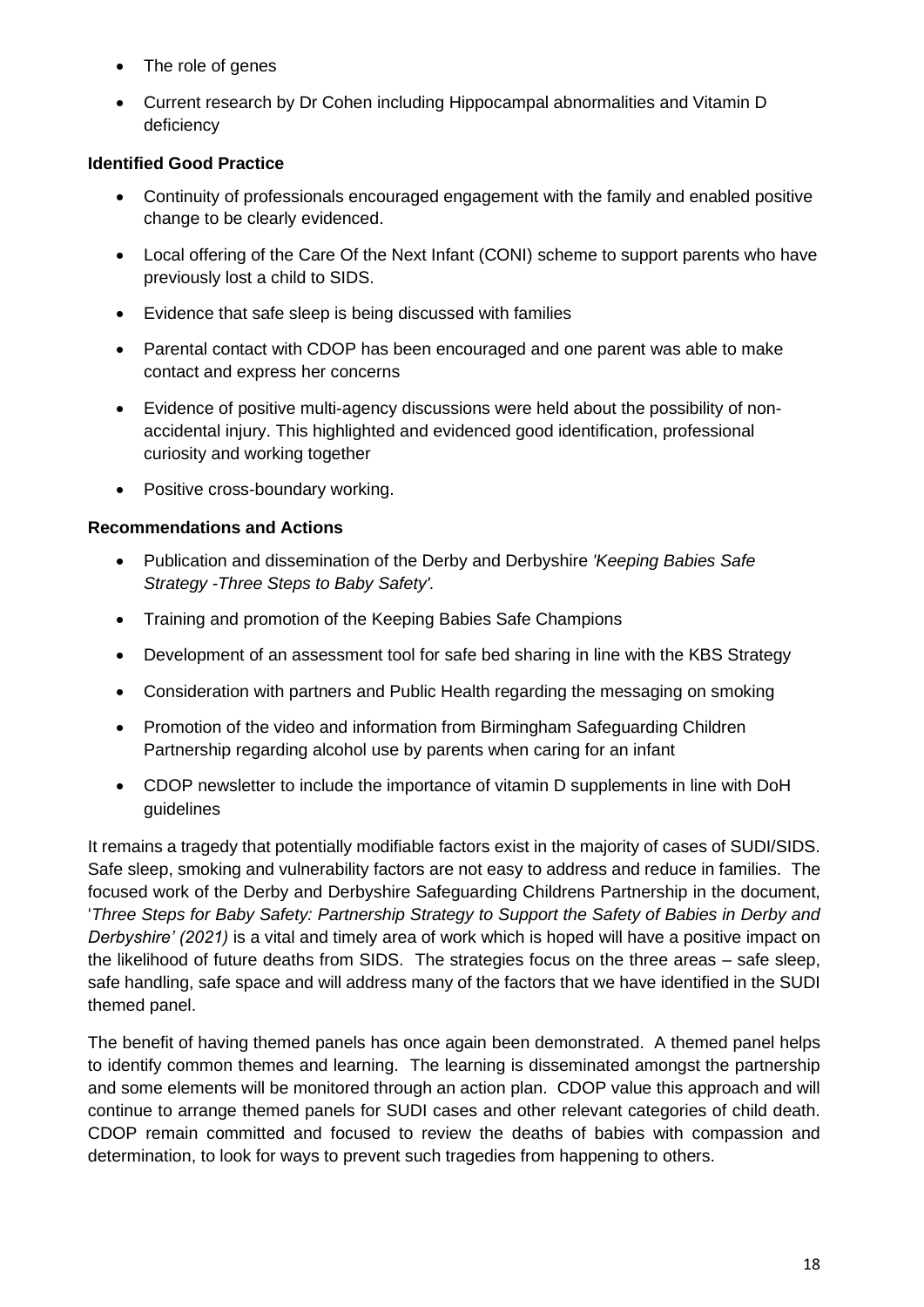#### **6.0 Keeping Babies Safe in Derby and Derbyshire sub-group of CDOP**

The Keeping Babies Safe steering group in Derby and Derbyshire is a sub-group of CDOP. The Terms of Reference of this group have been strengthened due to the importance of learning from Child Practice Reviews. The group has been identified as supporting the Keeping Baby's safe agenda and the work will be sighted by the Derby and Derbyshire Safeguarding Children Partnership. The group is a multi-agency forum including all multi-agency partners. The focus of the group is to consider the vulnerabilities of babies and how the group can support practitioners to provide research-based information, share learning from Child Practice Reviews and CDOP and provide advice and support to families to ensure that babies are cared for safely and protected from abuse and neglect.

#### **Keeping Babies Safe Strategy – The Three Steps for Baby Safety**

The Designated Nurse Safeguarding Children and Lead Nurse for Child Death Review have written and published a '*Keeping Babies Safe Strategy for Derby and Derbyshire - The Three Steps for Baby Safety'* with the contribution and support of the wider group*.* The strategy will be the focus of the work of the Keeping Babies Safe Steering Group and a priority of the Derby and Derbyshire Safeguarding Childrens Partnership for next year.

Aims of the Strategy:

- ➢ Derby and Derbyshire Safeguarding Children Partnership (DDSCP) and the Child Death Overview Panel (CDOP) encourage and support partners in all agencies who care for or support families with babies under a year old to utilise this strategy and deliver the clear consistent messages regarding baby safety to families, including all fathers and wider family members, and to their colleagues within their own organisation.
- ➢ All practitioners in Derby and Derbyshire should have access to research-based practice and information to educate and support parents and carers so that they are able to make safe choices when caring for their baby.
- $\triangleright$  The partnership aims to reduce the numbers of babies who die or are seriously injured following unsafe sleep practice, unsafe handling and those that die accidentally.

# **The Keeping Babies Safe Champions**

An important element of the strategy is to train and support some Keeping Babies Safe Champions. The vision for Derby and Derbyshire is to have Champions across the partnership including all health providers, Childrens Social Care and Police. Champions training commenced in February this year and will continue across the next year.

The role and responsibility of the Baby Safe Champions:

- Be a resource regarding baby safety within their team and agency
- Attend training and updates on baby safety
- Disseminate any learning from child practice reviews and CDOP regarding baby safety
- Raise the awareness of the importance of Safe Sleep, Safe Handling and Safe Space and the use of the strategy and toolkit to support families with babies

The Baby Safe Champions will be supported and updated by the Keeping Babies Safe Steering Group for Derby and Derbyshire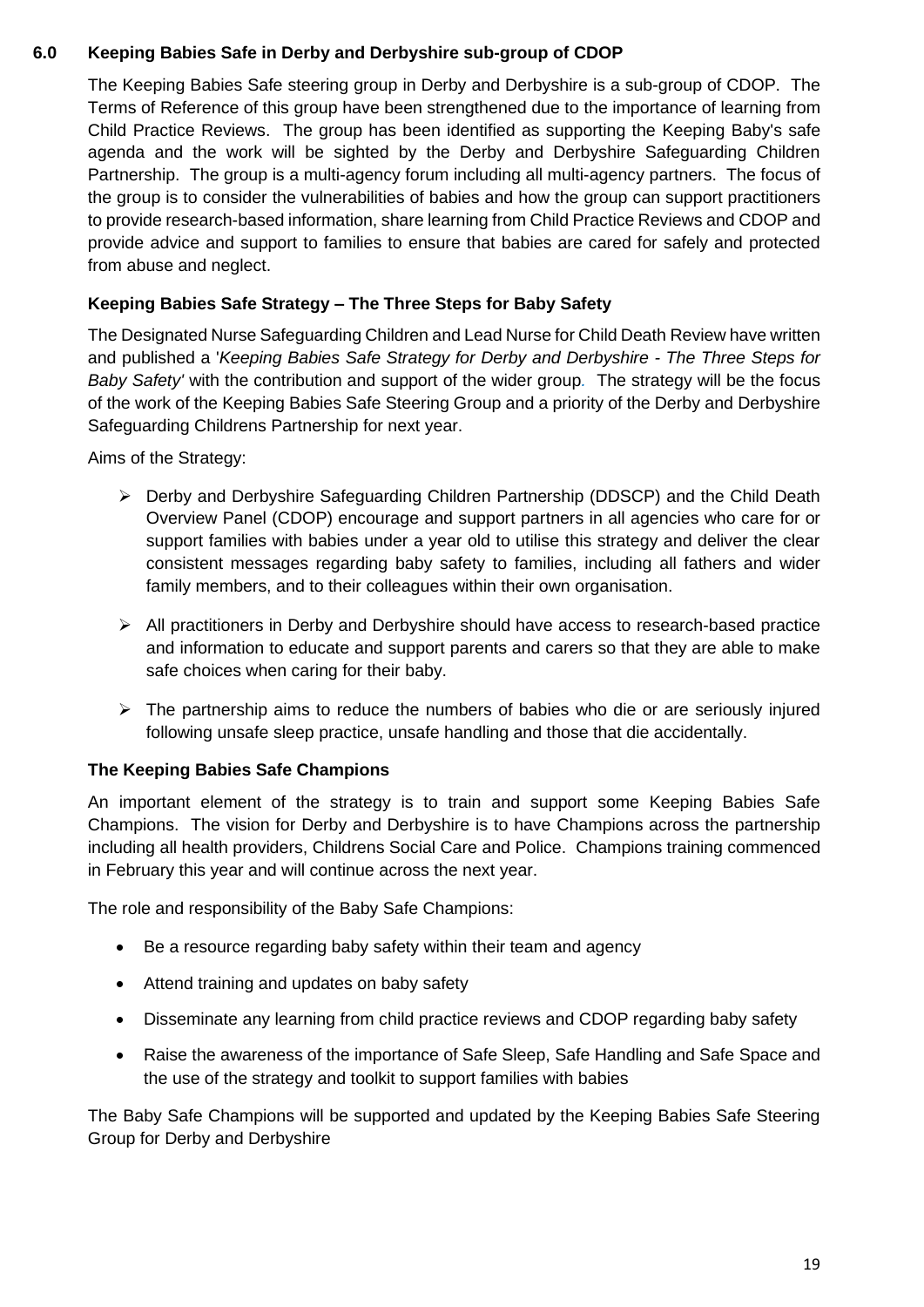#### **Governance Arrangements**

The governance arrangements for this group are through CDOP. The group has an action plan which is reported to and monitored by CDOP. The progress of the action plan was reported to the Child Death Review Partners through the quarterly reporting.

## **7.0 The voices of Parents and the Child in the Child Death Review process and CDOP**

 When a child dies it is a tragedy for any family no matter what the circumstances are. Families and individuals manage the death of a child in their own way. Some will want to have an understanding about the child death review process and want to contribute their thoughts and feelings about their child's care and share personal information about their child, others want to grieve in their own way and do not wish to contribute the processes following the death.

 It is important to Derby and Derbyshire Child Death Review Team that we contact every family following the death of their child and encourage a dialogue and the sharing of information if that is what a family wish to do. This is very much in the hands of the family. The team respect the wishes of families and their decisions.

 The CDOP meeting will always consider the voice of the child and if the family have shared any views or information or would like any feedback following CDOP meeting. As time has progressed there has been an increase in families contacting us. In this reporting year 23 families contacted the Child Death Review Team. Some of the reasons for contact are:

- To inform us of care concerns they have had for their child. The Lead Nurse signposted to the provider of services or to the Coroner in these cases
- To talk about their experience of services around the time of the death
- To tell us about their child, their likes and dislikes, their interests and about their personality. This information is always shared in the CDOP meeting to ensure the voice of the child is heard
- To provide photographs for the CDOP review. This brings the child into the room and has a positive impact on the importance of reviewing the child's story and subsequent death
- To tell us about the importance of clear communication with families particularly at the time of the death and in those early weeks
- To let us know what the legacy of their child's death has meant for them: For example fund raising or charity events

The Lead Nurse for Child Death Review is a link for the families regarding the child death review processes. This includes liaising with the Coroner around care concerns, signposting families to support and bereavement services and answering any questions regarding the CDOP processes and meetings.

Any family requesting feedback will receive a letter from the Chair of CDOP thanking them for their contribution and with any learning that has been gained from hearing their child's story.

 The team and CDOP believe it is important to get the balance between an independent review of a child's death and remembering the importance of the child's life and voice and how this can enrich any learning for CDOP and our widder partnership.

#### **8.0 Challenges in this reporting year:**

- ➢ Establishing and maintaining a child death review process during the Covid 19 pandemic
- ➢ Planning and managing the CDOP meetings virtually
- ➢ Delay of reviewing cases due to factors directly related to the Covid 19 pandemic